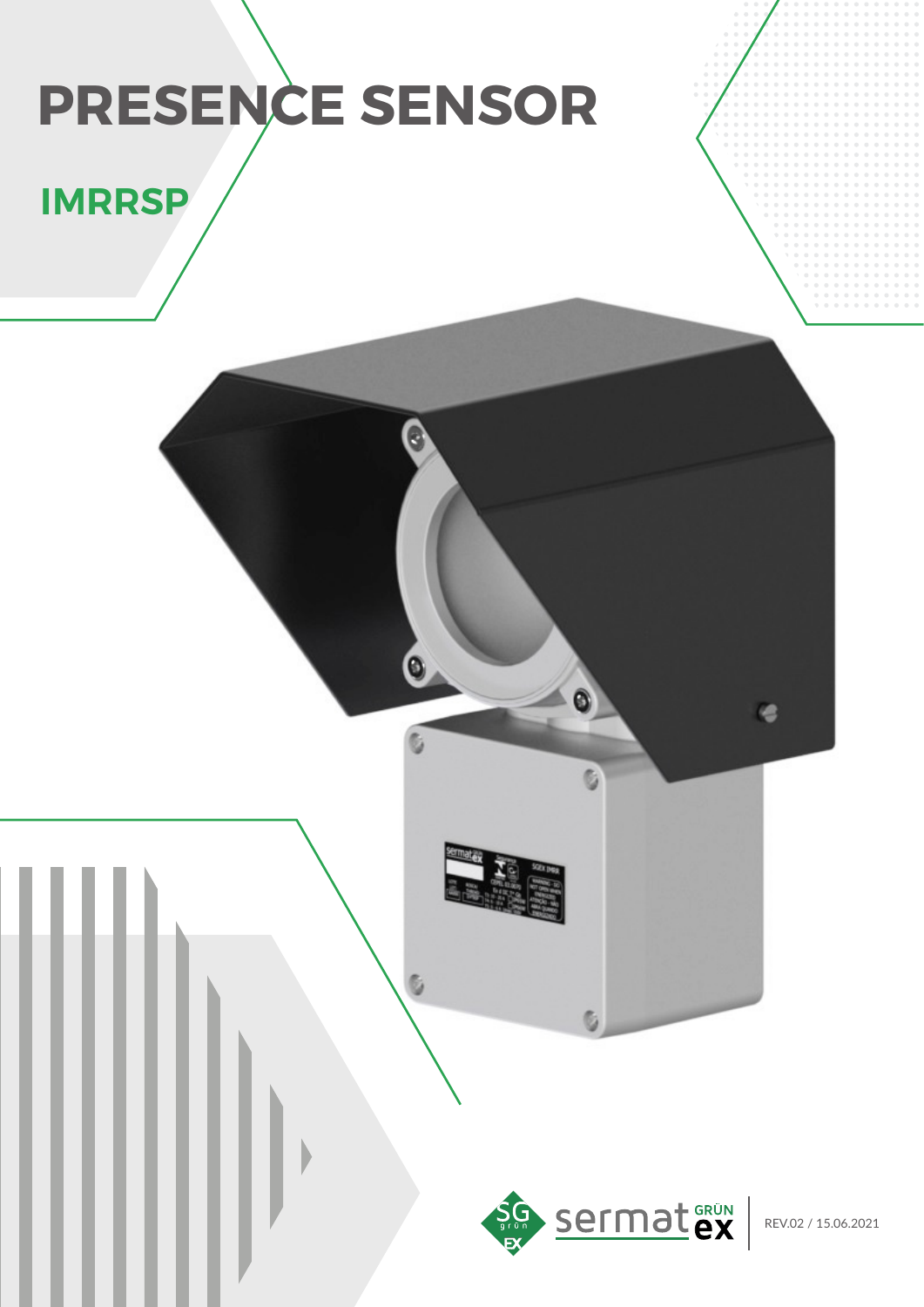## **PRESENCE SENSOR - IMRRSP** Technical Data

#### **EXTERNATIONS**

**CERTIFICATIONS**

| TYPE OF PROTECTION ******************************      | Ex "d" - flameproof<br>Ex "e" - increased safety<br>Ex "tb" - dust ignition protection |
|--------------------------------------------------------|----------------------------------------------------------------------------------------|
|                                                        | Ex de IIC T6 Gb<br>Ex tb IIIC T85°C Db                                                 |
| AREA OF APPLICATION ···························        | Zone 1<br>Zone 2<br>Zone 21<br>Zone 22                                                 |
|                                                        | <b>IP66</b>                                                                            |
| TEMPERATURE CLASS ••••••••••••••••••••••••••••         | T <sub>6</sub>                                                                         |
|                                                        | 10 GHz                                                                                 |
|                                                        | 16 dBm                                                                                 |
| MAXIMUM RADIATED POWER ••••••••••••••••••••••••••      | 20 dBm                                                                                 |
| MAXIMUM RADIATED POWER DENSITY """"""""""""            | < 4 mW/cm2 (glass face of the enclosure)                                               |
| REACH / SENSITIVITY ·································· | High / Low (selection jump)                                                            |
|                                                        | Adjustable: 2 s / 1 min / 4 min. (selection jump)                                      |
|                                                        | Yes - 10 lux, with jump enable.                                                        |
|                                                        | <1W (typical)                                                                          |
|                                                        | $-20^{\circ}$ C to $+60^{\circ}$ C                                                     |
| WORKING VOLTAGE ···································    | 100 Vac to 240 Vac - 50/60Hz (Automatic)                                               |
|                                                        | up to 600 W / 127 V or 900 W / 220 V (Resistive)                                       |
| <b>OUTPUT MODE ···································</b> | Dry Contact SPDT (C, NA, NF) through terminal block                                    |
|                                                        | Over input voltage and abnormal heating                                                |
| $C$ EDTIEICATIONIC $\ldots$                            | Segurança                                                                              |



**INMETRO**

CEPEL 03.0070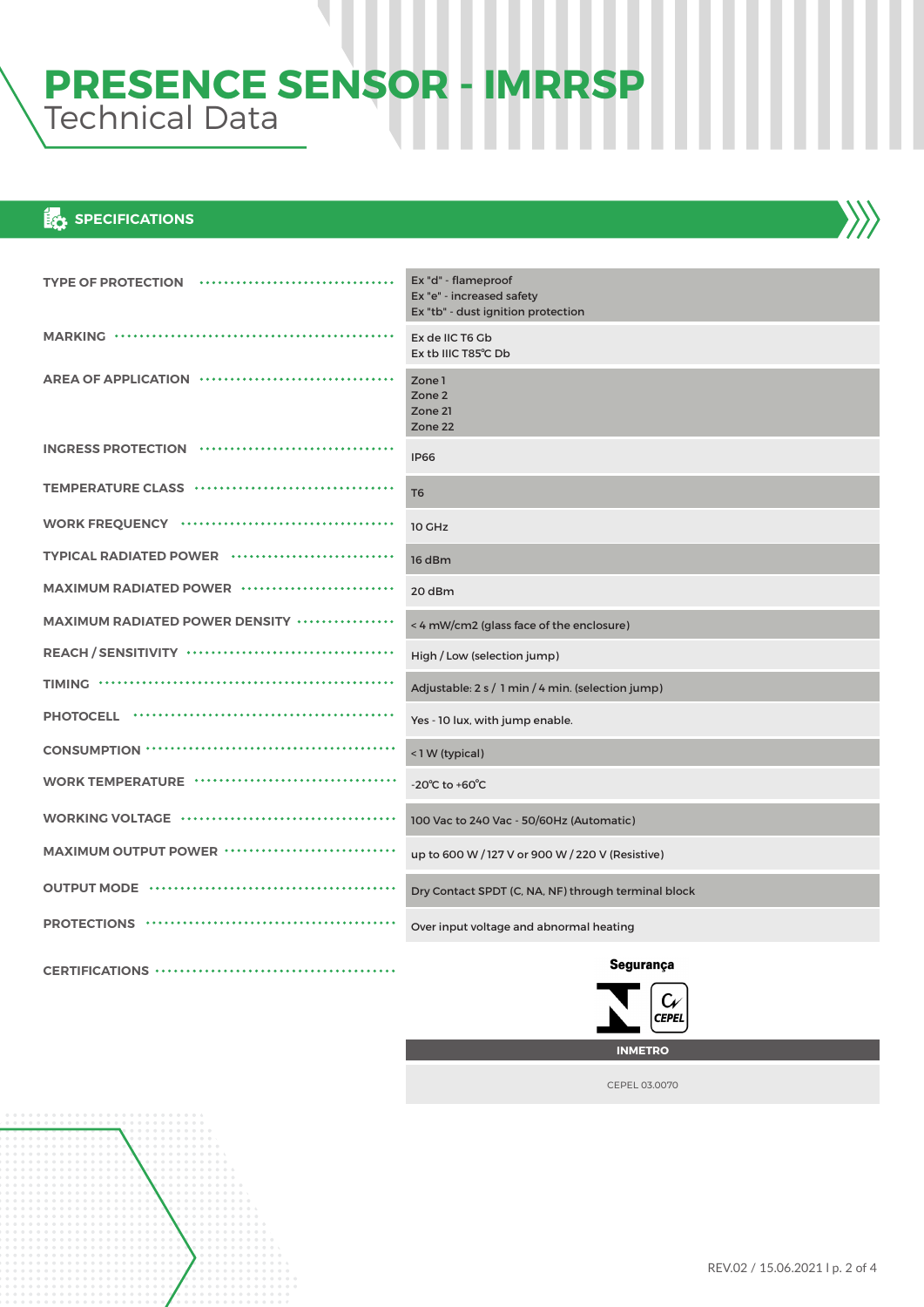## **PRESENCE SENSOR - IMRRSP** Technical Data

#### **EXPLOSURE AREA**